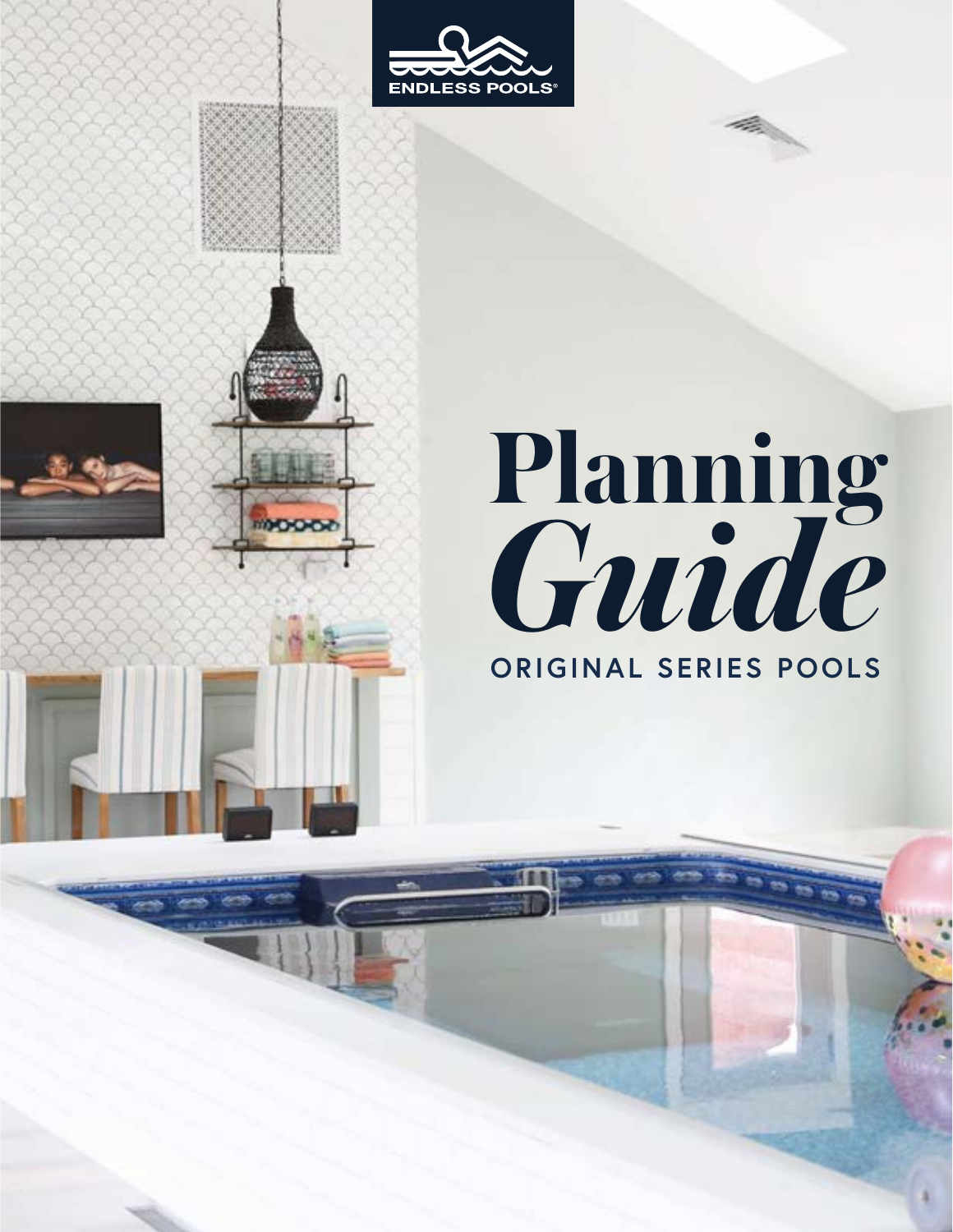# **Realize the Dream**

Transforming your home for more convenient fitness and family fun is so much easier when you have the right partner! The team at Endless Pools has over 30 years' experience helping customers like you realize their dream of pool ownership. To start, we've developed this handy guide of project considerations, best practices, and customization options to make the process a cinch. So, let's get started!

To begin, let's discuss where your pool will be placed for optimal performance:

- A solid, level surface, such as a concrete pad
- A location that gives you access to at least one side (some options may require additional access requirements)
- A minimum 30-amp electric service, the same as for a clothes dryer. Select options will increase your power requirements.

Understanding the DNA of your new pool can help you choose the best installation method for you: are you handy enough for a DIY assembly, or will you contract the process out? You can hire a contractor of your choosing or use one of our Factory Trained Installers (FTIs). All Endless Pools products arrive with comprehensive instructions; we also offer online video guides as well as live Customer Support during and after your assembly.

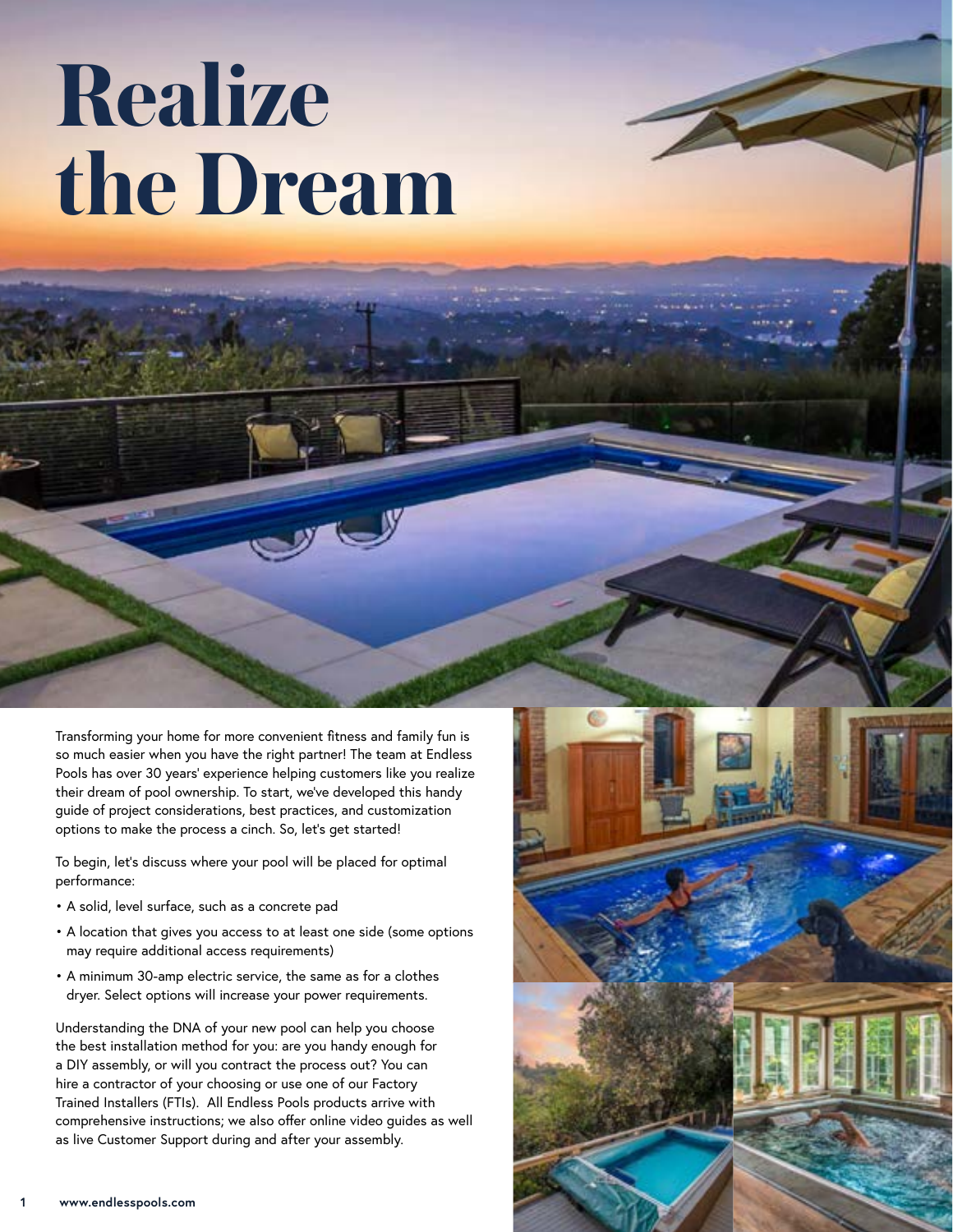# **Your Pool, Inside & Out**

**3**

# **1. STEEL-PANEL WALLS**

**4**

**7**

 $\breve{\bigcirc}$ 

Sturdy and rust-resistant, our 14-gauge galvanized steel panels give you the flexibility to adjust your pool's size in one-foot increments. These panels come with a 10-year structural warranty.

VIDEO: [See how it's built!](https://www.endlesspools.com/video/built)

# **2. VINYL LINER**

A vinyl liner gives you versatility, flexibility, and a beautiful interior. Our 28-mil. vinyl liner is 40% thicker than the 20-mil. liners standard in traditional in-ground pools. It allows you to customize your pool's size and appearance in a way that simply isn't feasible with fiberglass or acrylic spas. You can choose from a range of solids and patterns. Each fully replaceable liner comes with a 2-year warranty.

# **3. CURRENT SYSTEM**

Inside this housing resides our exclusive technology to generate our signature current. Our propeller-generated current is spacious, smooth, and swimmable. Our space-saving technology utilizes built-in return channels to keep the water remarkably still on either side.

We offer multiple current options, including progressively faster top speeds for experienced swimmers, as well as larger and smoother currents that are friendlier for novice swimmers.

VIDEO: [See the current system in action!](https://www.endlesspools.com/video/how-the-endless-pool-works)

# **4. CONTROL PANEL**

**2**

**1**

**5**

**8**

Your Endless Pools command center – from here, you can digitally control the water quality system, water temperature, and the optional lights and jets. For remote access, choose our optional Apple/Android controller.

**6**

# **5. RETURN CHANNELS**

These channels return water from the rear of the pool to the current housing at the front and minimize turbulence in the process. In our 42" models, these channels also function as perimeter benches for seating.

# **6. SKIRTING**

Choose our stylish, low-maintenance **Ascent Skirting System** or source your own locally. The skirting covers the steel panels as well as any insulation you add to conserve heat.

#### **7. COPING**

As with the skirting, you can choose our durable, attractive **Apex Coping System** for the perimeter ledge of your pool, or you can locally source your own.

### **8. SECURITY COVER**

We offer locking manual and automatic covers to seal in heat, keep out debris and protect your pool from unwanted access. Your pool cover will also control humidity, opening up a whole new world of indoor possibilities.

VIDEO: [Controlling Pool Room Humidity](https://www.endlesspools.com/video/controlling-pool-room-humidity)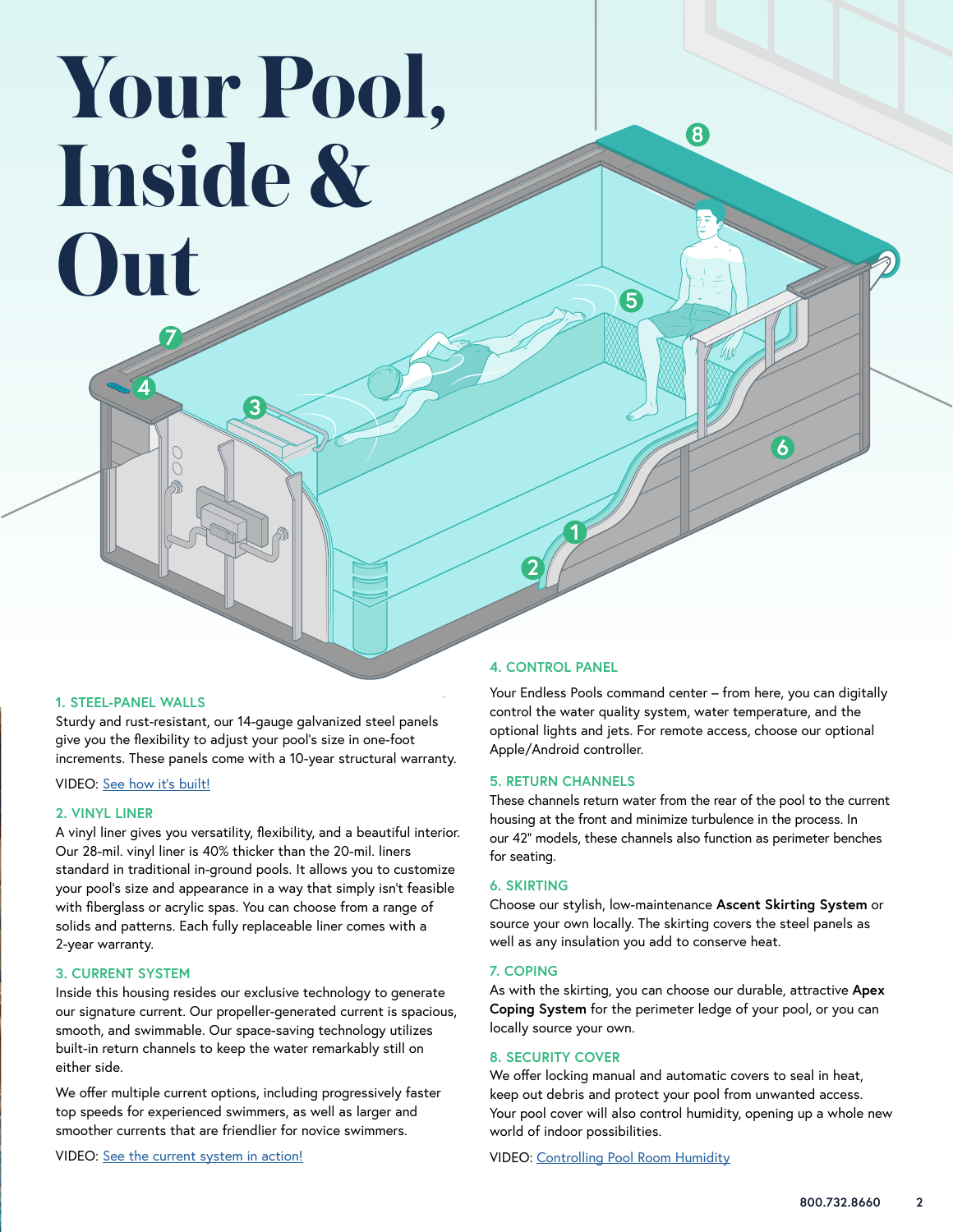# **The Fits-Almost-Anywhere Pool**

On-site assembly means that you can set up your pool in a variety of locations, outside or indoors.

For cooler climates, you could enjoy an unprecedented year-round pool season at home! With a standard bathroom ventilation fan and nearby drainage, any ground-floor site can house your pool.

Every pool component can be walked through a standard door opening and down stairs, which makes this pool ideal for existing spaces, such as spare rooms, basements, and garages.

VIDEO: [Outdoor pool planning](https://www.endlesspools.com/planning/outdoor)

# VIDEO: [Indoor pool planning](https://www.endlesspools.com/planning/indoor)

Upper-floor and rooftop locations are possible with additional engineering. Our standard pool requires that the site be able to support 200 lbs. per square foot; deeper pools can require up to 265 lbs. per square foot. Ask your Product Specialist about an Endless Pools engineering consultation, available at no extra cost.

# **YOU DECIDE,**

Indoors or Outside, (1) [Backyard,](https://www.endlesspools.com/blog/post/tour-backyard-pools-inground) (2) [Deck,](https://www.endlesspools.com/blog/post/tour-deck-pools) (3) [Basement,](https://www.endlesspools.com/blog/post/tour-basement-pools) (4) [Garage](https://www.endlesspools.com/blog/post/tour-garage-pools) or (5) [Sunroom](https://www.endlesspools.com/blog/post/tour-sunroom-pools), the Endless Pools Original Series Pools fit just about anywhere!



# **Get the Best Installation Price**

Reliability and peace of mind – that's what you get with an experienced Endless Pools Factory Trained Installer (FTI).

Our FTIs attend our three-day 'Pool School' at our Pennsylvania headquarters to learn technical knowledge and best practices. These independent contractors leave fully equipped for the most secure and efficient pool installation.

You can use any contractor to assemble your pool. You may even choose to do it yourself. For the most experienced pool assembly at a guaranteed price, ask your Product Specialist for an introduction to the independent Factory-Trained Installer nearest you.

[Money-saving Guaranteed Assembly Program.](http://endlesspools.com/gap)

# **HOW TO CONTROL YOUR COSTS**

- Select an existing site.
- Install Above-Ground.
- Choose our affordable skirting/coping.
- Properly insulate your pool.
- Choose to install the pool yourself or select a Factory-Trained Installer.

[Learn more about controlling pool costs.](https://www.endlesspools.com/control-costs)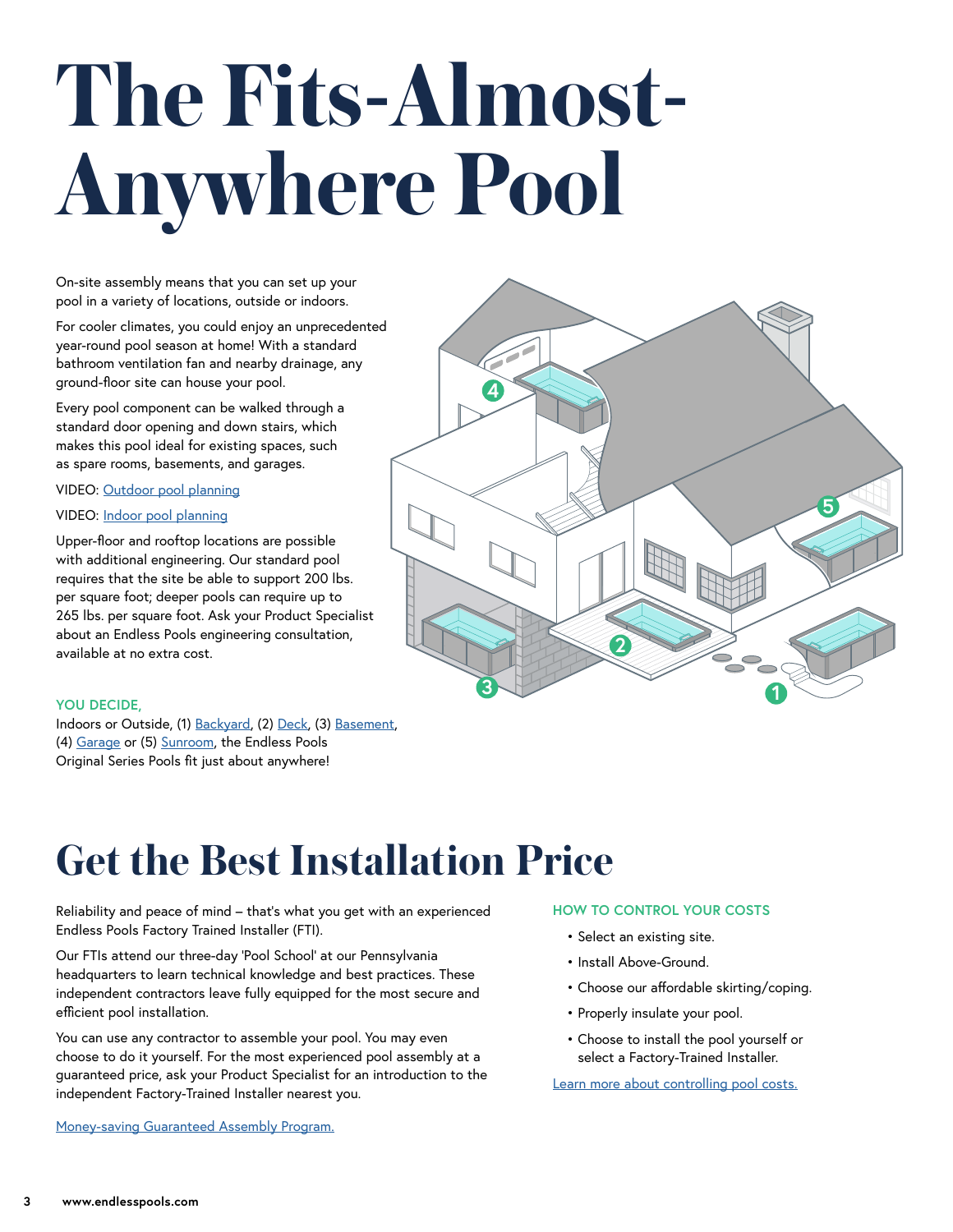



Your supplied finishing materials

# **Finishing Options**

Every Original Series pool gives you complete versatility to match the exterior look and design to your home's aesthetic.

# **OUR MATERIALS**

Endless Pools offers two styles for skirting (the vertical walls that surround your pool's exterior) and coping (the perimeter ledge at the top of the pool).

Our Ascent Skirting System has been designed for easy installation. Its durable, stylish laminate mimics the look of real wood without the maintenance hassles.





Weathered Gray

Choose our Apex Coping System for the easiest installation. Our coping is UV stabilized to prevent cracking and color loss in any environment. It features gracefully rounded corners for a clean, modern finish.



# **YOUR MATERIALS**

Some customers choose to source their own skirting and coping.

Our pools have been skirted in everything from stacked stone to stone veneer, from moisture-resistant cedar shingles to reclaimed oak planks, from imported marble to fauxmarbled wood panels.

Choose your own coping in any durable, water-resistant material. If you prefer a wood finish, ask about our receiver system for the easiest, most secure installation. For fully in-ground pools, we offer a coping option to provide a finished edge to abut your decking.

Contact your product specialist for any special needs specific to your sourced finishing material.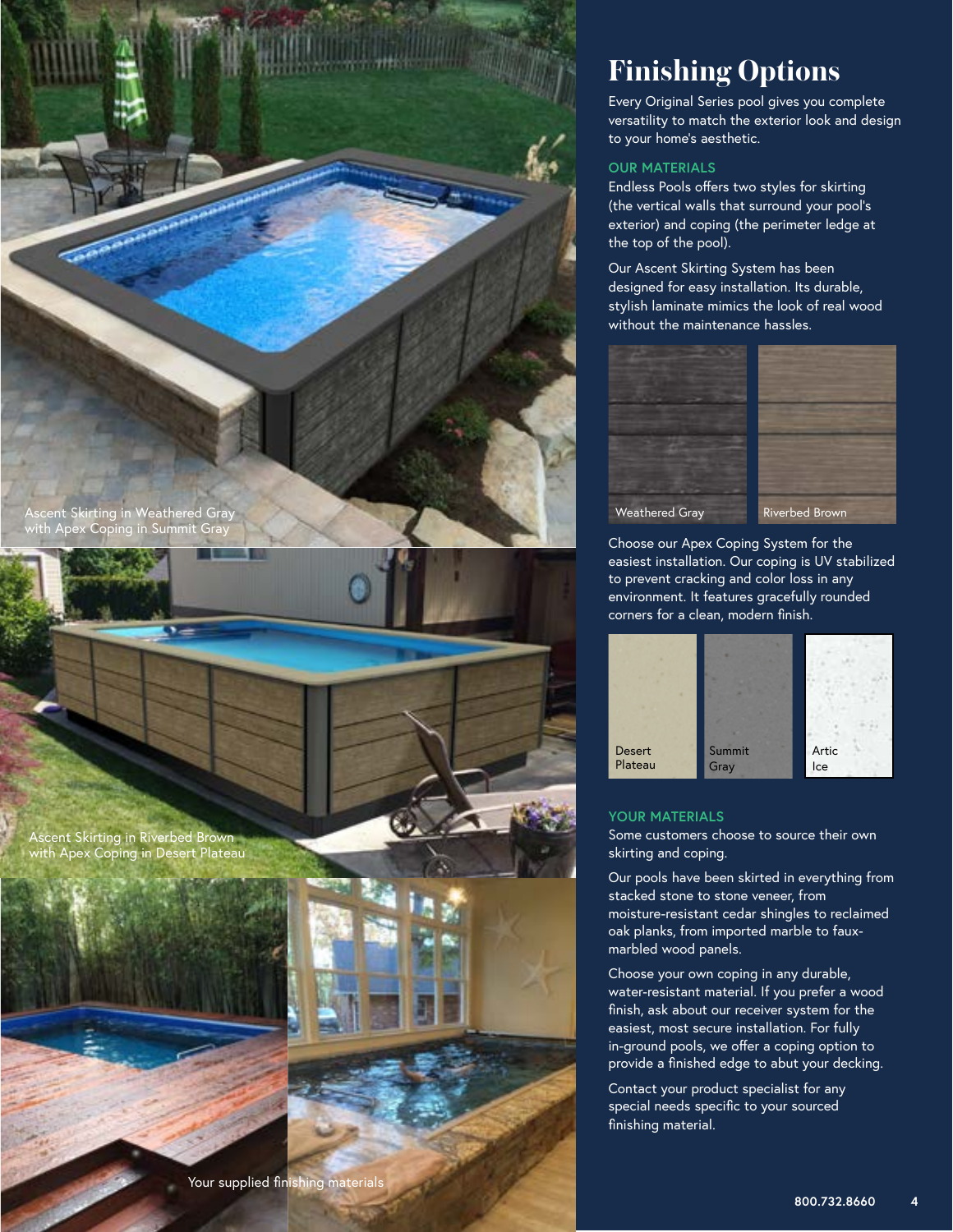# **Site Planning**

# **1. FRONT OF POOL:**

- Heating, filtration, and water quality equipment
- Pump for optional hydrotherapy jets
- Controlled by keypad up to 10 feet away

# **2. EQUIPMENT ACCESS**

- Pool front cannot be placed against a wall
- For select options, additional clearance(s) may be required
- In-ground installations only: must have an accessible pit; sump pump recommended.

# **3. POOL FOOTPRINT**

Be sure to include your coping when determining your pool's outside dimensions. If you choose our Apex Coping System, allow as follows:

- Sides and rear: 10-3/8 inches
- Front (standard): 17-1/4 inches
- Front (with Automatic Security Cover): 20 inches

# **4. REMOTE EQUIPMENT**

- 5-hp Hydraulic Power Unit (usually located near your electric service)
- Minimum electrical requirement: single 30-amp, 220-volt, GFCI service with shutoff supplied by the customer in accordance with local code
- Connected to pool by flexible 2" PVC conduit and hoses for hydraulic fluid (25 feet standard, optional up to 75 feet)

#### [Site Preparation Tips](https://www.endlesspools.com/site-prep)

# **Pre-Delivery Considerations**



# **ENDLESS POOLS ORIGINAL MODEL SAMPLE SHIPMENT\***

Sidewall Reinforcing Channels (Not pictured): 136" x 7" x 6" (100 lbs)

# **GET A PERMIT... IF NEEDED.**

**1**

 $^{\circ}$  $\overline{\bigcap}$ 

Each homeowner is responsible for acquiring their permits, when needed. Be sure to check your local municipality's requirements. Defining your pool as an "Exercise Spa" rather than a permanent pool has significant permit ramifications in many municipalities.

# **CHOOSE AN INSTALLER.**

You may choose an independent Factory-Trained Installer for experienced assembly at a guaranteed price or engage your own favorite general contractor. Some customers even choose a DIY installation. Regardless, you will have unlimited phone/email access to our Customer Service team for the life of your pool.

**2**

**3**

**4**

VIDEO: [DIY installation](https://www.endlesspools.com/install)

#### **PREPARE FOR DELIVERY.**

Our Shipping Representative will contact you with complete details once your pool is in transit from our Pennsylvania headquarters. Once your pool arrives, the driver will place the crate and panel skid on the first accessible flat surface.

\*Dimensions and weight will vary based on your product configuration.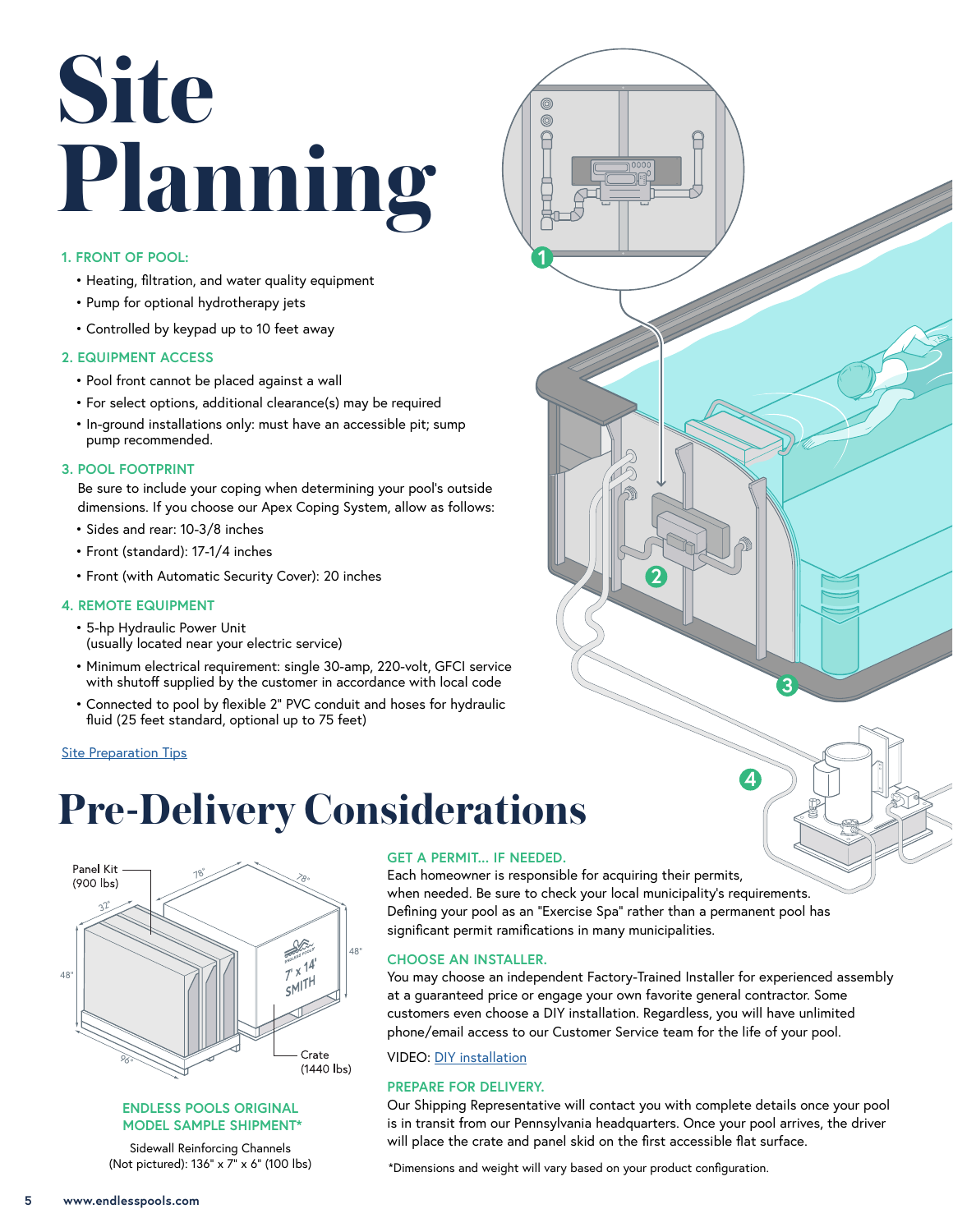

#### **PLANNING RESOURCES.**

Panel configurations and additional technical drawings are available upon request. Please speak with your Product Specialist for more information.



#### **FULLY IN-GROUND EQUIPMENT ACCESS.**

Remember that access is required to the front panel for equipment maintenance. If you plan to excavate and sink the pool in-ground, construct a pit that is 3' out from the front panel. Some options may require additional access requirements.

# **Depth & Accessibility**

Before finalizing your pool's location and height, consider how you will access the pool. Endless Pools offers many options, as well as our design flexibility, to make your pool accessible to all.



#### **ABOVE-GROUND**



- Your easiest and most cost-effective option
- Access provided by exterior stairs with users entering the pool from a seated position.
- Handrails and grab bars also available



- The easiest to access for all
- Created with excavation or by constructing decking to the desired height
- Pool coping serves as stable seating which allows users to enter from a sitting position
- Interior corner steps and risers available to install on the rear return channel



- The most elegant, low-profile option
- Created with excavation or by constructing decking to the coping
- Taller coping rails are available to assist entry and exit
- Interior corner steps and, for deeper models, risers available to install on the rear return channel. Users generally enter the pool from a standing position.